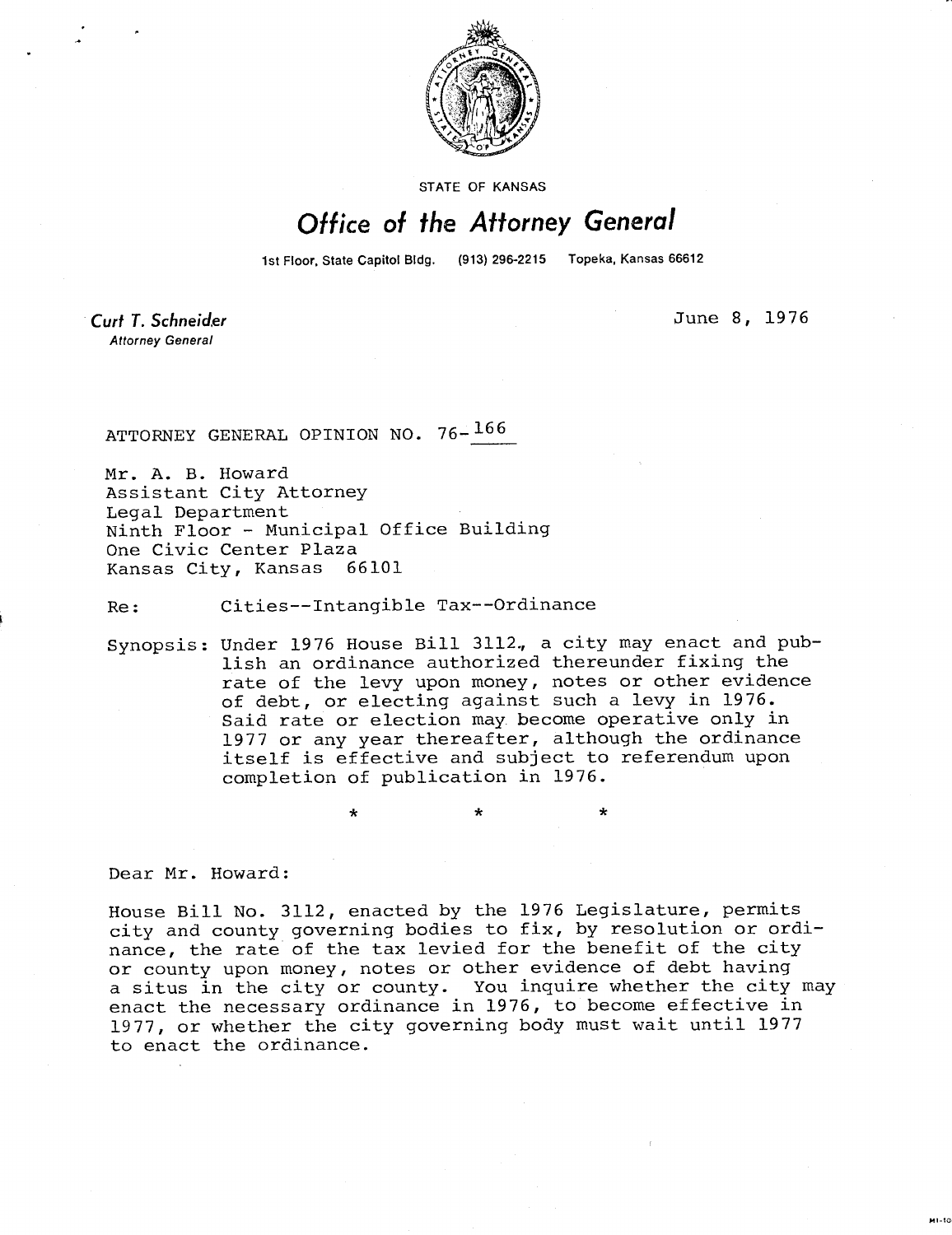Mr. A. B. Howard Page Two June 8, 1976

Section 1(b) provides in pertinent part thus:

"The governing body of any city may, in the year 1977 or in any years thereafter, by ordinance fix the rate of the tax levied for the benefit of such city upon money, notes and other evidence of debt having a tax situs in such city at a rate other than the rate prescribed in subsection (a) of this section. . . . Such governing body may by ordinance, in lieu of prescribing a rate of taxation, elect that no tax shall be levied for the benefit of such city upon money, notes, and other evidence of debt having a tax situs in such city. Every ordinance passed by any city under the authority of this subsection shall be published once each week for two consecutive weeks in the official city newspaper. . . . A copy of each ordinance and resolution becoming effective shall be filed with the secretary of revenue and the county treasurer of the county on or before September 1 of the year preceding the year in which such tax or the removal thereof shall be applicable." [Emphasis supplied.]

The underscored language provides, thus, that the city may fix the rate of the tax or, in lieu thereof, elect that no tax shall be levied, and shall do so by ordinance "in the year 1977 or in any years thereafter." Each such ordinance must be filed with the Secretary of Revenue and the county treasurer on or before September 1 of the year preceding the year in which the tax or removal thereof shall be applicable.

The evident purpose of the Legislature was to authorize a city and county to act, by resolution or ordinance, to fix the rate of the tax levied for its benefit, or elect not to levy the tax, and to authorize the governing bodies to act toward that end in the year 1977 or any year thereafter.

Ordinances generally speak only from the time they go into effect. K.S.A. 12-3007 states in part thus:

> "Ordinances shall take effect the day of publication unless a different and later day is stated in the ordinance or otherwise specified by statute."